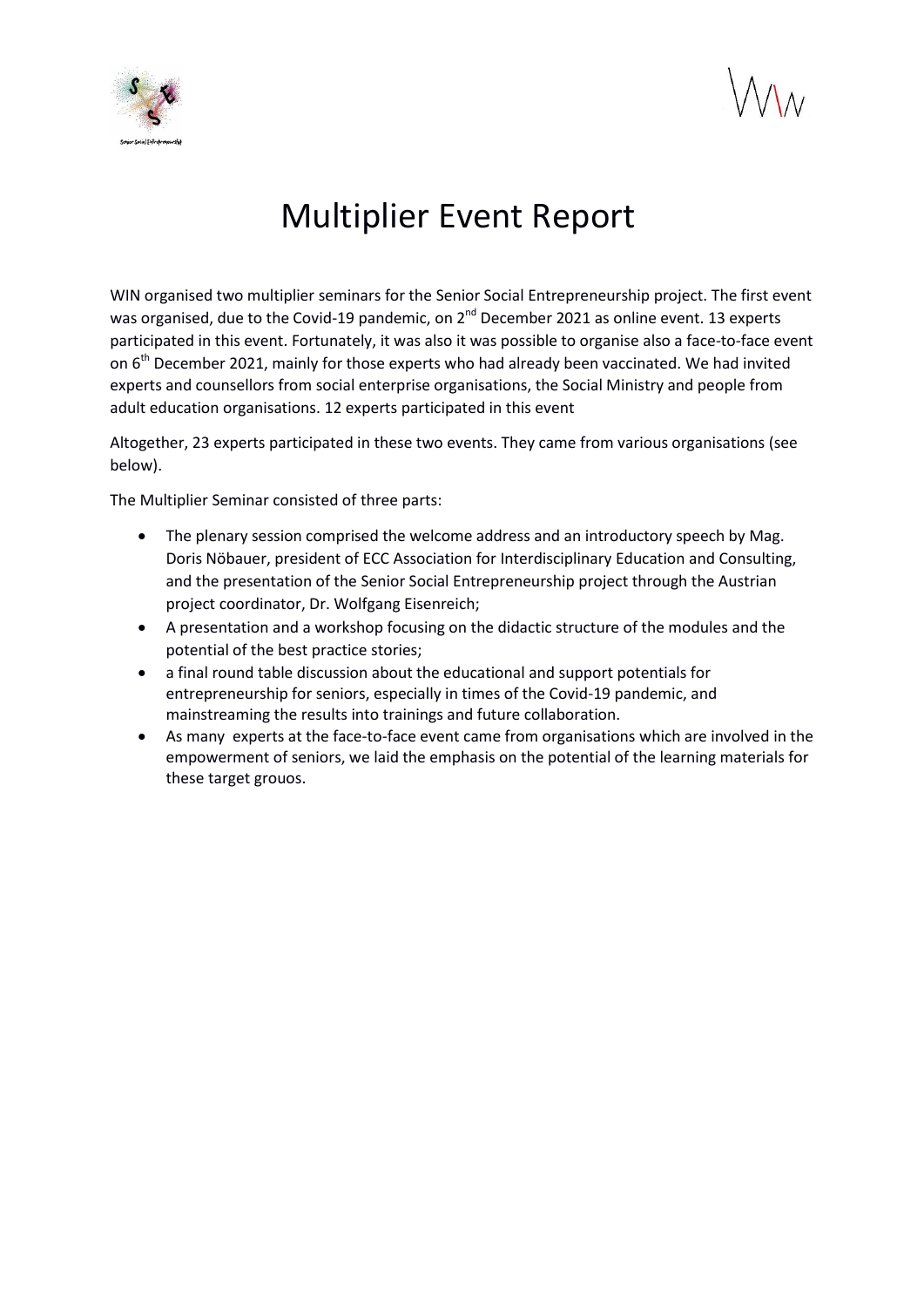The participants came from the following institutions:

|                            |                            |                | online          | face-to-        |
|----------------------------|----------------------------|----------------|-----------------|-----------------|
|                            |                            |                | 2 <sup>nd</sup> | face            |
|                            |                            |                | December        | 6 <sup>th</sup> |
| Organisation               | Address                    | Country        |                 | December        |
| Bundeshandelsakademie      | 1100 Wien,                 |                | $\mathbf{1}$    |                 |
| BHAK10                     | Pernerstorfergasse 77      | Austria        |                 |                 |
| Psychsoziales Zentrum      | 3430 Tulln,                |                |                 | $\mathbf{1}$    |
| Tulln                      | Paracelsusstraße 3         | Austria        |                 |                 |
|                            | 1140 Wien,                 |                | $\overline{2}$  |                 |
| AHA-Punkt                  | Hütteldorferstraße 112     | Austria        |                 |                 |
| Learning4Life              |                            |                | $\mathbf{1}$    | $\overline{2}$  |
|                            | 66412 Oslavany, Siroka 544 | Czech Republic |                 |                 |
|                            | 1020 Wien,                 |                |                 | $\mathbf{1}$    |
| Integrationshaus           | Engerthstraße 163          | Austria        |                 |                 |
| Sozialministerium          |                            |                | $\overline{2}$  | $\overline{2}$  |
|                            | 1010 Wien, Stubenring 3    | Austria        |                 |                 |
| ECC Education -            |                            |                |                 | $\mathbf{1}$    |
| Citizenship - Culture      | 2112 Würnitz, Kreuttal 6   | Austria        |                 |                 |
|                            | 1090 Wien,                 |                |                 | $\mathbf{1}$    |
| Hemayat                    | Sechsschimmelgasse 21      | Austria        |                 |                 |
| Caritas Wien               | 1100 Wien,                 |                |                 | $\mathbf{1}$    |
| Asylzentrum                | Inzersdorfer Straße 127    | Austria        |                 |                 |
| <b>KTP Association for</b> |                            |                |                 | $\mathbf{1}$    |
| Qualification at the       |                            |                |                 |                 |
| Labour Market              | 62100 Brno, Roubalova 9    | Czech Republic |                 |                 |
| Institut für Familie und   |                            |                | $\mathbf{1}$    |                 |
| <b>Betrieb</b>             | 3390 Melk, Fisolengasse 7  | Austria        |                 |                 |
| <b>AMS</b>                 |                            |                | $\overline{2}$  | $\mathbf{1}$    |
| Arbeitsmarktservice        | 1020 Wien, Treustraße 27   | Austria        |                 |                 |
| Volkshochschule            |                            |                | 4               |                 |
| Margareten                 | 1050 Wien, Johannagasse 2  | Austria        |                 |                 |

The following pages show the invitation with the programme, some pictures taken during the event, and the participant list with the signatures.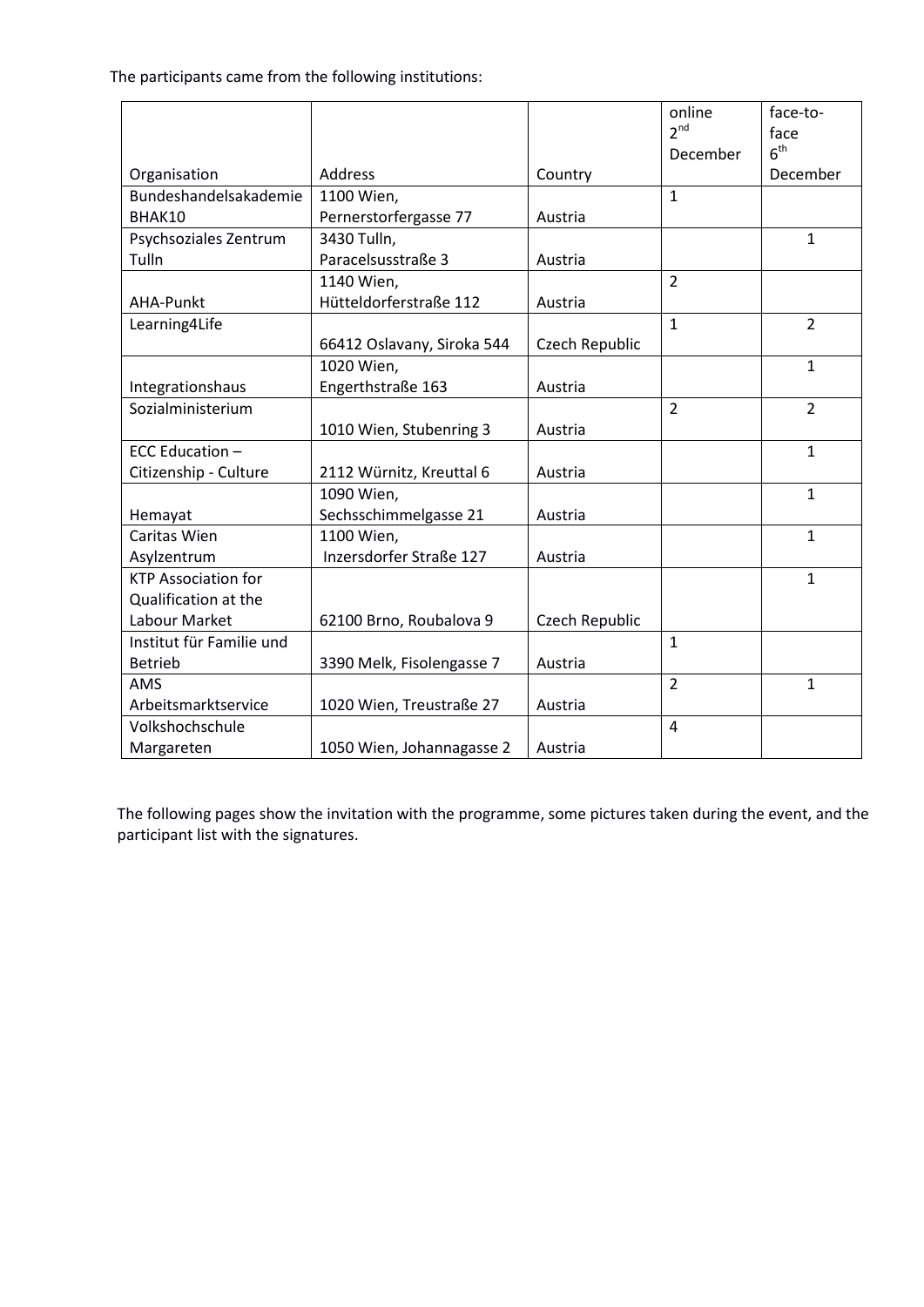

 $\Lambda$ 

Senior Social Entrepreneurship

## **Soziales Unternehmertum für Senioren!**

**Informationsveranstaltung am 6. Dezember 2021**

**Österreichisches Institut für Raumplanung, 1010 Wien, Franz-Josefs-Kai 27**

## **Veranstaltungsprogramm**

| $9:00 - 9:30$   | <b>Registrierung</b>                                                                                                                 |
|-----------------|--------------------------------------------------------------------------------------------------------------------------------------|
| $9:30 - 9:45$   | <b>Begrüßung</b>                                                                                                                     |
| $9:45 - 10:00$  | Einleitungsreferat: Wie können Senioren ihre<br>Kompetenzen zur Gründung von sozialen<br>Unternehmen einsetzen?                      |
|                 | Mag. Doris Nöbauer, E-C-C Verein für<br>interdisziplinäre Bildung und Beratung                                                       |
| $10:00 - 10:15$ | <b>Senior Social Entrepreneurship: Tools und gute</b><br>Praxis zur Gründung von sozialen<br>Unternehmen in der zweiten Lebenshälfte |
|                 | Dr. Wolfgang Eisenreich, Projektleiter                                                                                               |
| $10:15 - 10:45$ | <b>Kaffeepause</b>                                                                                                                   |
| $10:45 - 13:00$ | Workshop und Präsentation der Trainings-<br>unterlagen                                                                               |
| $13:00 - 13:30$ | <b>Round Table Diskussion</b>                                                                                                        |
| $13:30 - 14:30$ | <b>Buffet</b>                                                                                                                        |



Dieses Projekt wurde mit Unterstützung der Europäischen Kommission finanziert. Die Verantwortung für den Inhalt trägt allein der Verfasser; die Kommission haftet nicht für die weitere Verwendung der darin enthaltenen Angaben.

Projektnummer: 2019-1-ES01-KA204-064101